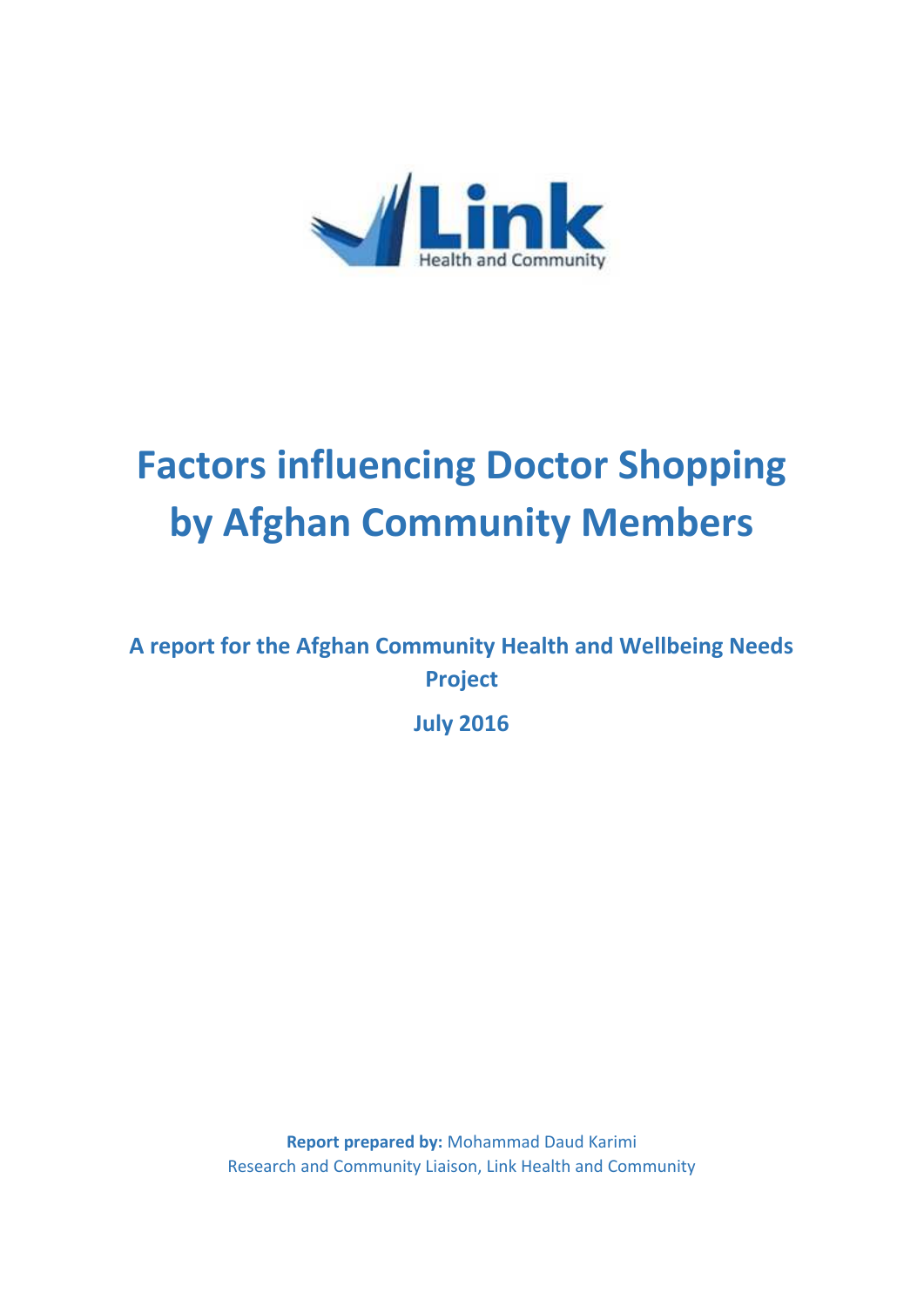# **About the Researcher**

Dr Mohammad Daud Karimi MD (Kabul Medical Institute) M.HA (La Trobe University) Dip.Bus.Admin (Kardan Institute, Kabul). Formerly National Consultant (Policy and Planning), Ministry of Public Health, Afghanistan (2008-2009), Technical Advisor to Deputy Minister, Ministry of Public Health, Afghanistan (2003-2007).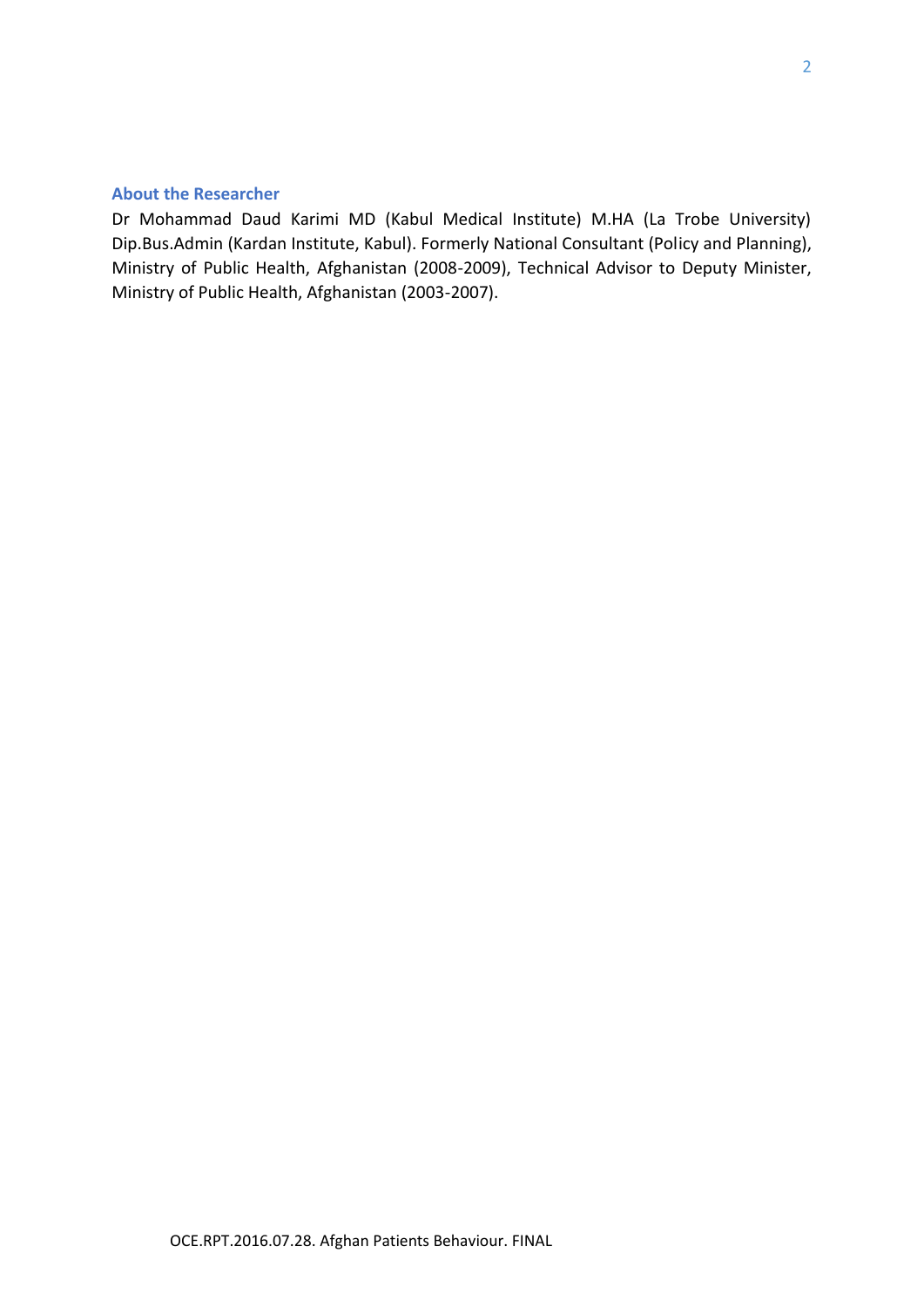#### **Background**

Link Health and Community (Link HC) is a registered community health service providing an extensive range of health services within the City of Monash and surrounding areas.

The Link HC Strategic Plan for 2016-2020 has a vision of 'healthier people participating in their communities' and a mission 'to provide integrated health and community services in Melbourne's east and southeast'.

Link HC's programs have been developed to meet the health needs of its local population and to provide accessible and affordable health and social services particularly to those most in need. The programs provided by Link HC are supported by funding from the Victorian and Commonwealth Governments (Link Health and Community, Annual Report, 2013).

Link HC has been conducting a study of the health and wellbeing needs of the Afghan community in Monash, Kingston and Greater Dandenong. During the course of stakeholder consultations and discussions with general practitioners, it has been reported that some Afghan community members in the Dandenong area have been seeing different, often multiple, general practitioners without informing their primary doctor. This has created problems for GPs: in managing their patients' health care, providing appropriate diagnoses and continuity of care; maintaining accurate health records, and in billing with Medicare. It has also raised concerns about the possible misuse of prescription medications. 'Doctor shopping' is most commonly associated with prescription shopping for drug addiction.

The aim of this report is to provide some insights into why these behaviours may be prevalent in the Afghan community.

#### **Introduction**

Almost 25% of Australians were born overseas in countries where their languages, norms, cultures, beliefs, attitudes and even health systems are different from Australia. This may lead to problems for some in using medicines safely and effectively and in utilising the healthcare system. These issues might be more prominent among those with poor English proficiency and people who are socially isolated (Medicines Talk, 2010).

Patients may be disadvantaged by 'doctor shopping' or 'prescription shopping' which carries penalties for people suspected of obtaining more subsidised medicines than they medically need. Prescription shopping is when a patient unknowingly or deliberately gets more medicine than they need. They will visit many doctors without telling them about their other consultations (Commonwealth Department of Human Services 2016). Patients may be unaware that they may be reported for prescription shopping through the Medicare system.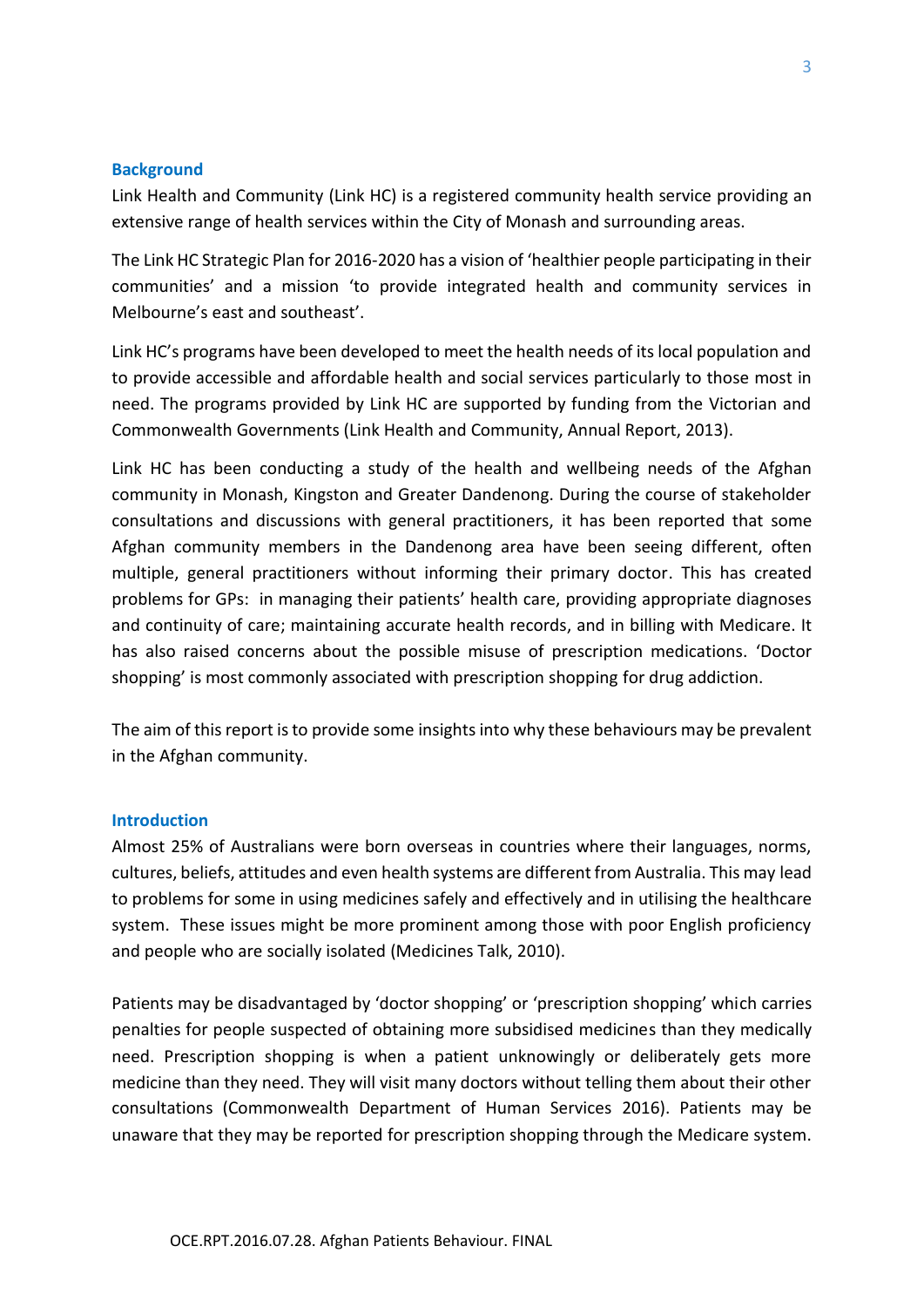They may also be denied the medicines that they need to treat diagnosed illnesses or conditions.

As these behaviours have serious adverse consequences, it is important to understand why they might be happening.

#### **Possible Factors Influencing 'Doctor Shopping' Behaviours**

There may be a number of different reasons and factors influencing such behaviours which are not related to drug abuse. These observations are largely based on the practical knowledge and experience of the author, working as a medical practitioner and health sector advisor in Afghanistan.

**Second opinions and preference for a female GP**: Afghan community members may be interested in getting a second opinion which is an acceptable behaviour to some extent. For some Afghan women, changing doctors may reflect their specific needs. For example, for common diseases or illnesses, they normally see a GP irrespective of the doctor's gender, but for gynaecological problems they prefer a female doctor.

**Limited knowledge of effects of multiple drug use:** Another factor may be people's beliefs about medicine. Many people from CALD background do not have any understanding about multi-drug toxicity, or drug interactions between herbal medicine and prescription and over the-counter medicines. Hence, they tell neither their doctors nor pharmacists about the use of such drugs. They might also be reluctant to disclose this drug use because of fear of disapproval. If they go to different doctors they will not be subject to such disapproval.

**Unfamiliarity with treatment regimens**: Some people of CALD background who do not have experience of Western style medicines, may not know about the appropriate routines for use of medications. For instance, they may not be familiar with the use of vaccinations or other medications, in prevention rather than the treatment of illness. Some may be thinking that injections could be given once only. Some people could also place certain meanings on the colour and size of medicines. For example, in some cultures red coloured tablets indicate strong medicine (Medicines Talk, 2010). Therefore, when the doctors do not know their patients' beliefs and way of thinking, the prescribed treatments may not meet their patients' expectations. This might contribute to the patient changing their doctor frequently.

**Patterns of use and access to medicines in Afghanistan**: Patterns of medicine use and beliefs about access to medicines amongst members of the Afghan community in Australia have been largely influenced by conditions in their home country. For example, in Afghanistan most medicines are available at local markets without medical prescriptions. Drugs are also sold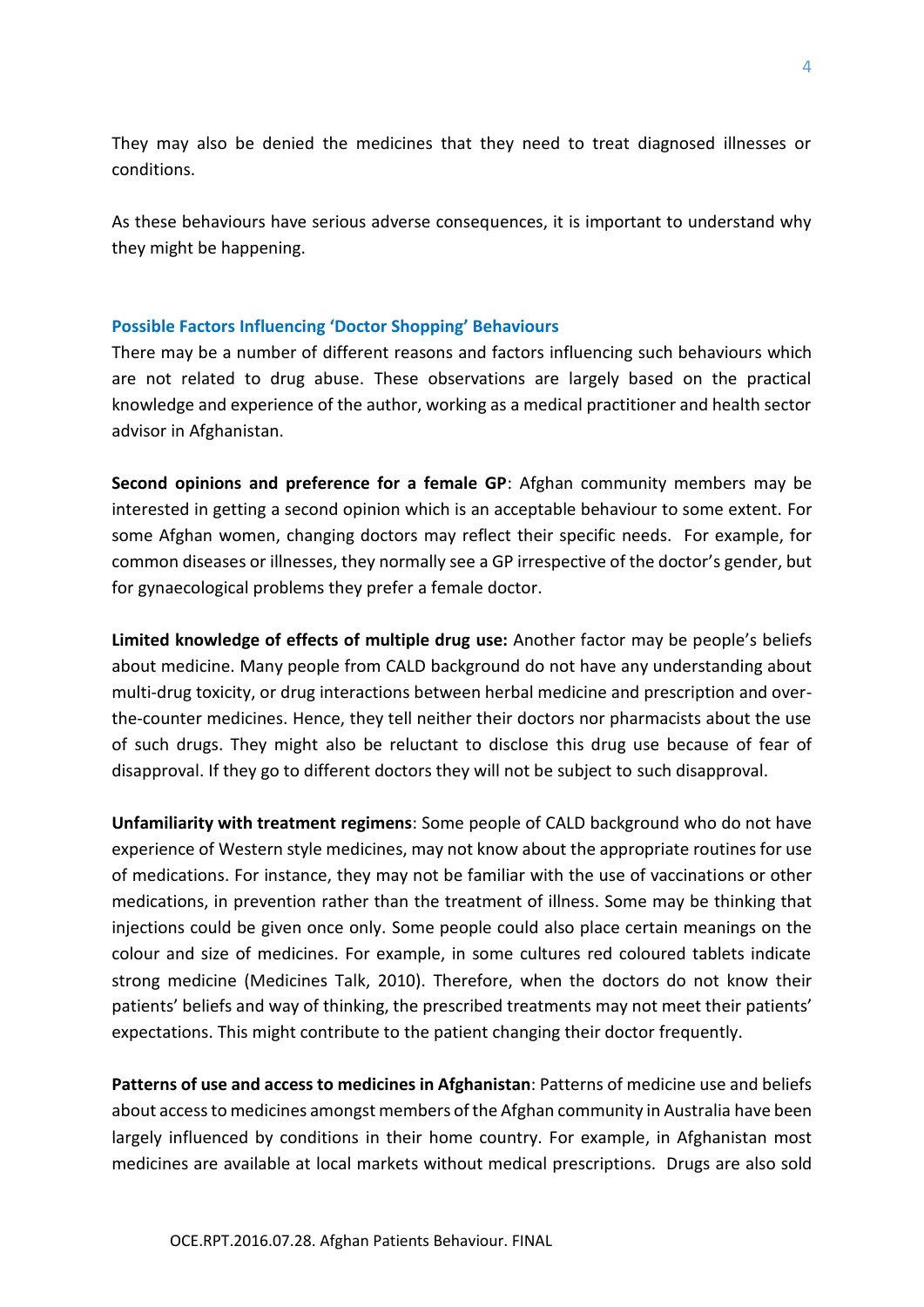via various outlets such as governmental pharmacies, private pharmacies and even through unregistered lay people on the roadsides. Only narcotic drugs and anaesthetics are sold by prescription from hospitals. Anecdotal evidence suggests that such patterns of free drug availability, combined with poor health literacy, may contribute to drug abuse, drug reaction and resistance, and lead to poly-pharmacy in individual people. Based on the author's practice experience in Afghanistan, such patterns also encourage some Afghan doctors to prescribe more drugs in the hope of achieving the desired treatment goal. These have also prompted the tendency or expectation of obtaining multiple medicines from doctors in Australia among Afghan patients and may contribute to the behaviour of changing service provider more often, if multiple prescriptions are not issued.

**Cultural beliefs about medicine**: A story of an Afghan man who had come to Kabul city from one of the remote areas to seek medical treatment from one of the medical specialists provides some insights into these behaviours. He was examined and prescribed only two drugs based on the diagnosis of his health problems. Once the patient took the prescription to the nearest pharmacy shop, he realized that only two drugs had been specified. He became upset and threw the drugs away, saying that although he had many problems, the doctor had only prescribed him two drugs. He disposed of the medicine and left the clinic blaming the doctor for what he considered to be the doctor's ignorance about his illness.

Based on observations in medical practice in Afghanistan, it would seem that the majority of illiterate people in Afghanistan believe that there are strong links between the preparation of medicine (tablet, capsules, syrups and injection), the availability of medicine in the nearest pharmacy, and the drug quality and effectiveness. For example, if a medication is found everywhere in all pharmacy shops they believe the drug might be of low quality. According to some, the harder the drug is to find, the better the quality might be. Some people also believe that medicine by way of injection is of better quality than medications in syrup form, and that capsules are more effective than tablets. It is also falsely believed that loose-packed tablets are less effective than tablets that are sold in strip and coated forms.

**Conclusion:** In summary, free drug availability in market, poly-pharmacy, and the misbeliefs about the type of drug preparation could be some of the contributory factors in encouraging Afghan community members to seek medical services from different GPs.

### **Importance of Cultural Awareness**

Doctor-shopping behaviours can be exacerbated by lack of awareness about cultural differences and failure to use professional interpreting services by general practitioners (Medicines Talk, 2010).

Health service providers need to examine culturally based concepts and expectations of medication. Some people believe that if drugs are not prescribed, they are not getting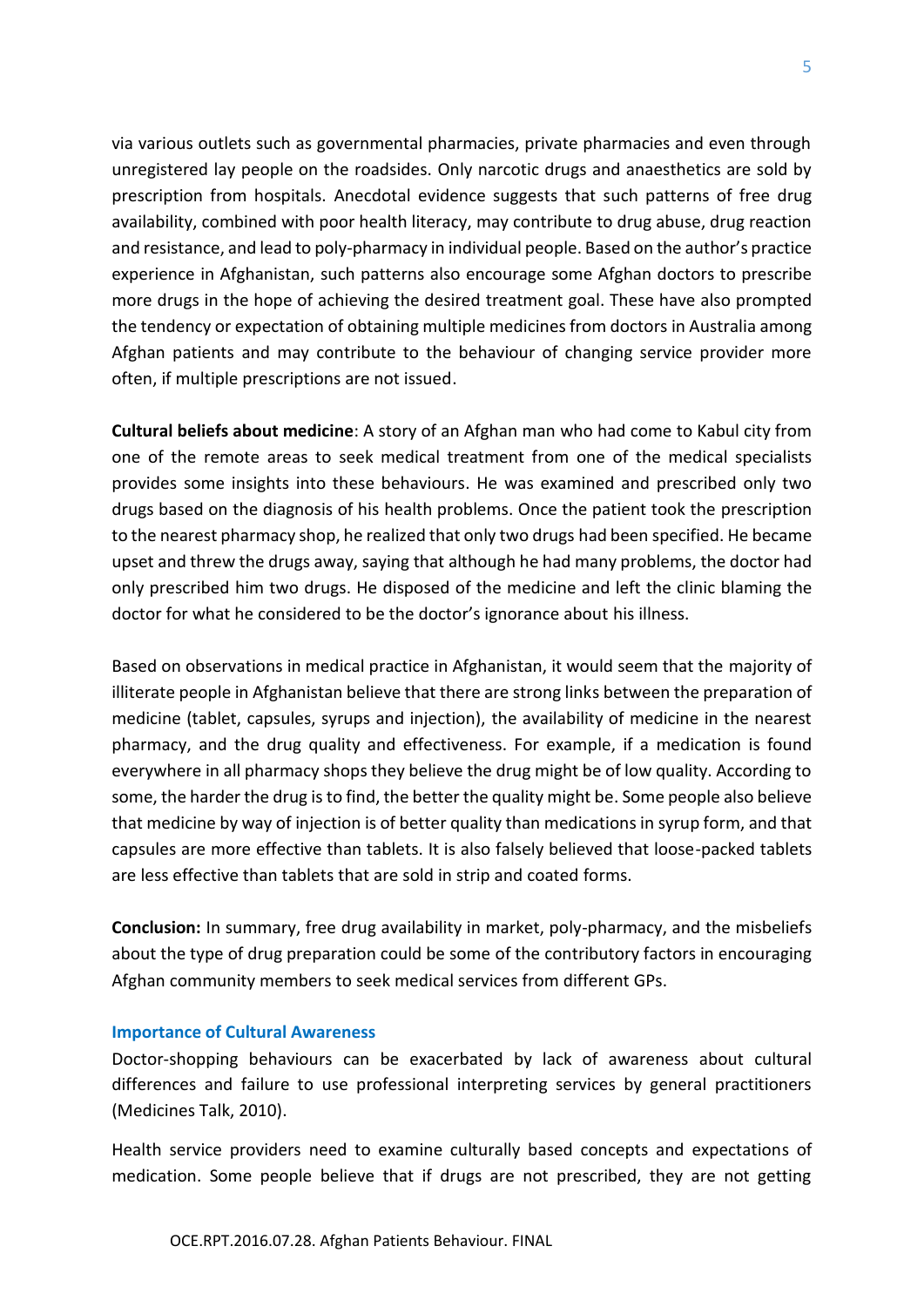adequate care. Some people from different cultures and ethnic groups also fear that Western medicines are addictive (this is true in relation to opioids, tranquillisers, depressants and stimulants). Moreover, some groups of people have a conception about the 'cold' and 'hot' properties of drugs and prefer to take 'cold' drugs when they feel hot and vice versa. This might have originated from the different side effects of different types of drugs. For example some drugs can cause flushing of the face and a feeling of warmth. Other drugs might be considered cold in nature. For instance, when people suffer from fever they prefer to take cold drugs such as analgesics.

Doctors should further explore the patients' and caregivers' beliefs around use of medicines with some culturally relevant questions. Use of appropriate questions would help doctors assess their patients' beliefs, expectations, behaviours and their level of literacy about Western medicines. Doctors should make sure that patients are informed and understand the recommended dose of any medications, based on body weight, possible drug interaction and the reasons why patients are given only one medicine. In other circumstances, the reasons for not prescribing medicine at all need to be fully explained (Dimensions of Culture, 2014). Doctors familiar with such kinds of beliefs might improve the efficacy of treatments, and reduce the number of unnecessary doctor visits as well as frequent changes of doctor which could be misconstrued as 'doctor shopping' associated with drug addiction.

One of the most important factors that a provider should take into account and explore is the role of heritage consistency. This describes the extent to which a person's lifestyle indicates her/his traditional culture. If someone is very consistent and strict with her/his heritage, for instance, the person will maintain more of the core values, beliefs, attitude and behaviours and will deviate less from that cultural heritage compared to those who are inconsistent in their ways of living. It means the more one acculturatesto Western society, the less consistent they might be with their own original culture. Therefore asking relevant questions by the general practitioner that disclose heritage consistency among patients would be helpful in determining the level of patient's heritage consistency, and the likelihood to which they might adhere to practices and norms regarding health care in their home county. This might alert GPs to the behaviours and attitudes outlined above. In turn, this might allow GPs to better manage their patients by improving knowledge of their treatment and may ultimately lead to reduced doctor-shopping.

#### **The Need for Further Research**

Attitudes, beliefs and behaviours combined with low levels of education and health literacy among Afghans can be seen to contribute to patterns of changing health service provider frequently here in Australia. There are many studies about ways of improving access by refugees to general practice services but little has been mentioned about how to change refugee health seeking behavior characterized by frequent change of service provider.